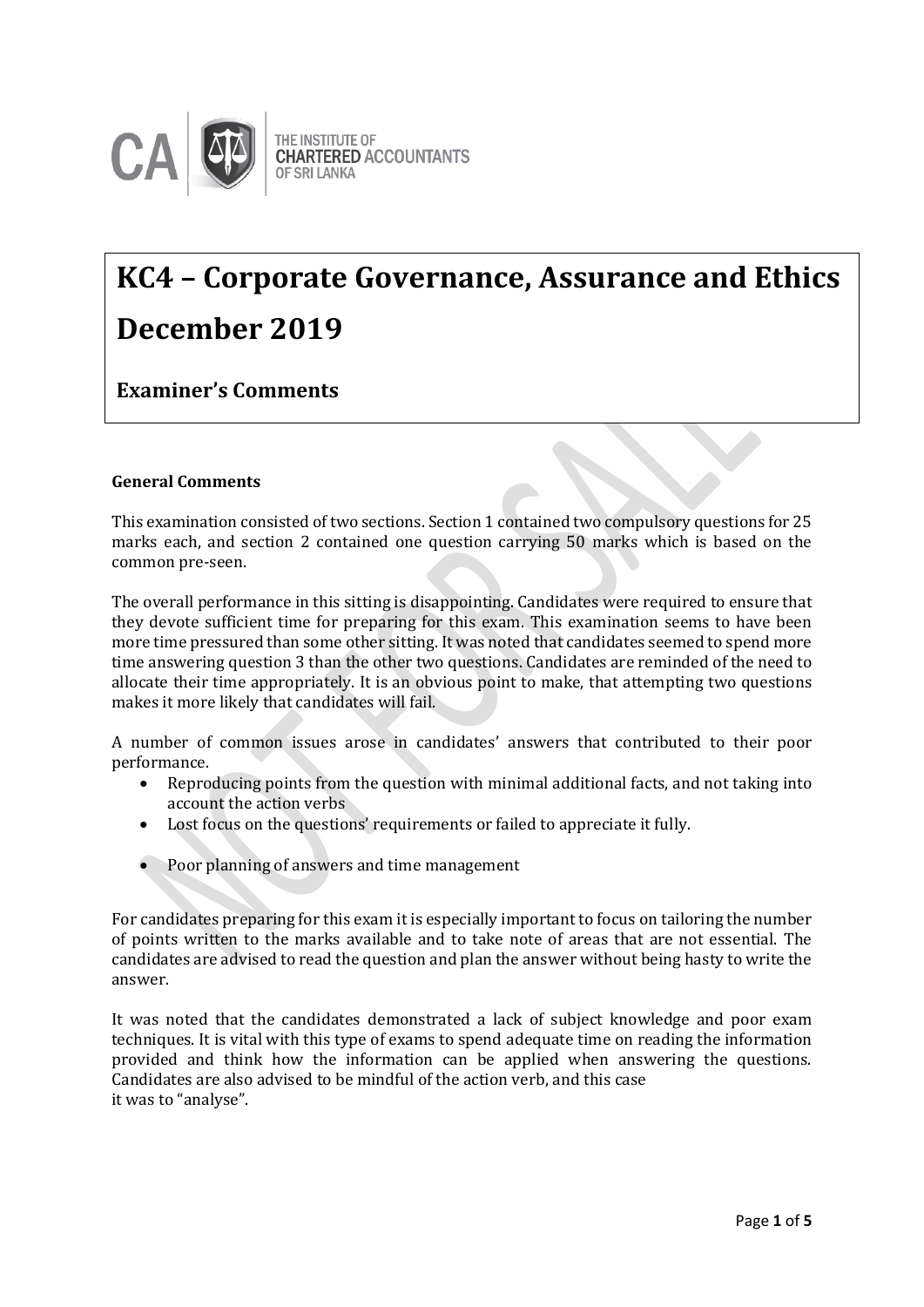#### **Specific comments**

#### **Section 1**

#### **Question 01**

Requirement (a) for 4 marks it was required to explain the role of an internal audit manager in the risk management process of THG. This requirement was well attempted and answered fairly well. Most of the candidates have identified that it is one of the objectives of the internal auditor to monitor overall risk management policy to ensure that the company operates effectively. Weaker answers tended to write the objectives of the internal auditor without paying attention to the questions' requirement. Some have wasted time in writing lengthy answers explaining the concept of risks.

Part (b) For 10 marks, it was required to analyse five risk areas that should be included as part of the internal audit plan.

There were some candidates who have not understood the requirement to ensure that the areas where the affairs of the company have been affected be specific to the scenario rather than listing business risks as political, compliance, fraud etc.

Some candidates without understanding the questions' requirement recognised audit risks such as related party transactions, going concern, management override as risk areas which are areas to be assessed by the external auditor.

The candidate who lacked subject knowledge ignored the fact that the internal auditor is within the organisation and assists management in achieving the corporate objectives.

Part (c) This part carried 5 marks. It was required to propose key internal audit procedures for the identified risk areas. This part was generally well attempted with most answers taking full note of the information given in the scenario.

There were some answers which lacked the technical knowledge detailing audit procedures that should be carried out by the external auditor such as calling for confirmation from third parties, obtain bank confirmation, obtain clarification from regulatory authorities etc.

A significant number of candidates have written general audit procedures such as inquire from management, examine board minutes etc., without specifying the relevant issues in the scenario. Some candidates who have not understood the requirement had written controls to be implemented and recommendations as audit procedures. The examiner tried to test the knowledge of the candidates on audit procedures taking account of the risk is in achieving the objectives of the company.

Part (d) This part carried 6 marks and the candidates were required to propose three procedures that could be implemented in embedding risk awareness to comply with the franchise agreement. Some candidates who had the subject knowledge wrote relevant answers. Some candidates had misunderstood the requirements of the question and wrote general procedures such as to obtain a legal opinion, review the agreement, review the service provided etc., without any relevance to the questions' requirement.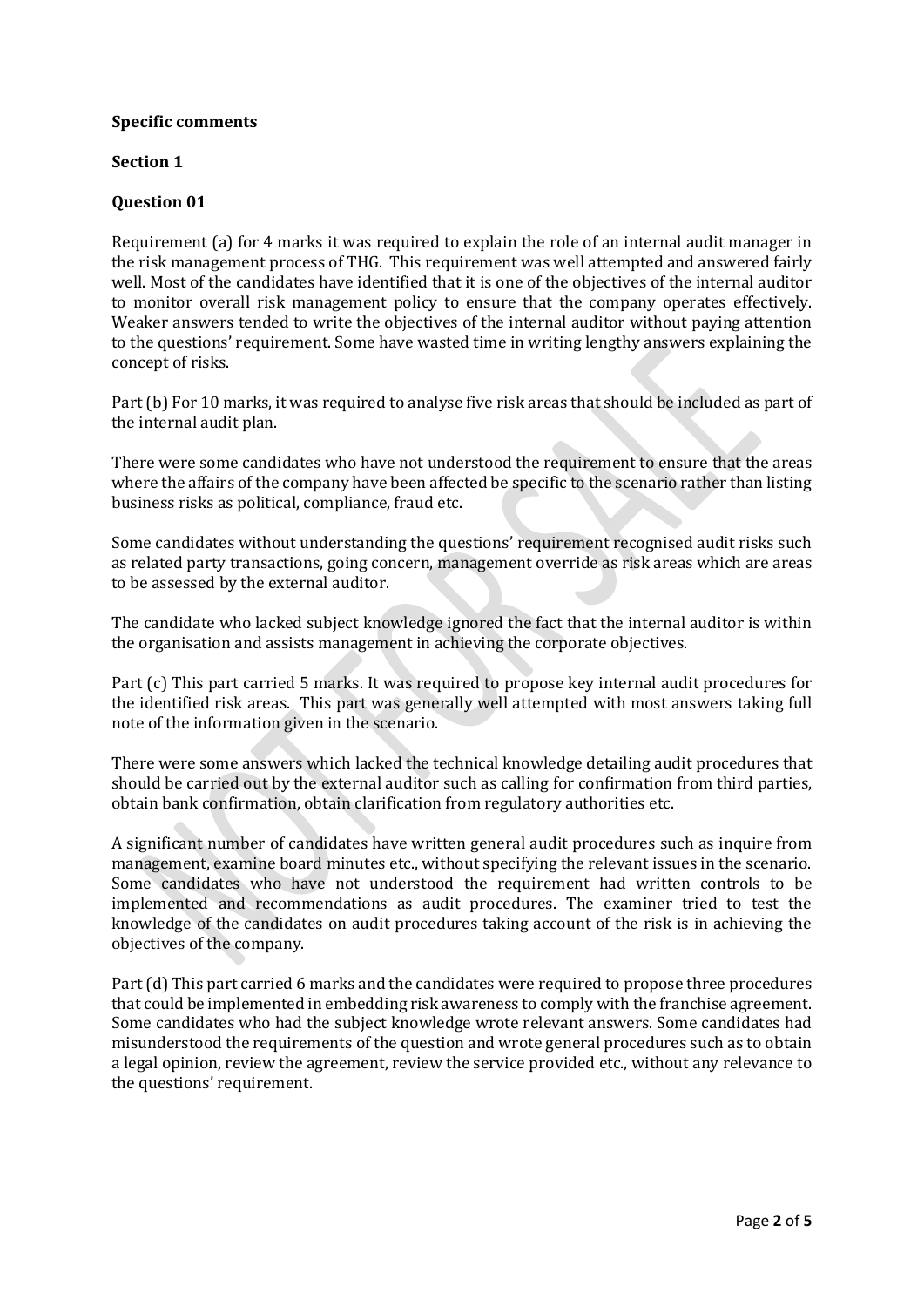## **Question 02**

Part (a) of the question was also based on the scenarieo; carried 6 marks and candidates were required to advise Hadrain the Senior Partner of Hadley& co, on six possible root causes of quality issues in the audit engagement.

The examiner expected to test the knowledge of the candidates on the auditor's considerations on improving the quality of the firm. Many candidates have understood the questions' requirement but they demonstrated poor knowledge in analysing the issues in the given scenario. The examiner expected the candidates to apply the theoretical knowledge according to SLSQC1 and evaluate the given scenario accordingly. Most of the candidates just copied the elements of the systems of quality control, such answers tended to be either too brief, or were little more than a list of bullet points.

Part (b) For 4 marks, required the candidates to identify four additional information that may be obtained to understand the root causes of quality control. Almost all the candidates failed to produce relevant answers for this part of the question.

Part (c) of the question carried 10 marks, and required the candidates to recommend five quality improvements that H&C could implement to overcome its quality issues. Some candidates who were with sound subject knowledge had recommended quality improvements for each quality issue. Many candidates had ignored the action verb and just copied the elements of the quality control system. Some candidates had explained the deficiencies in the firm without making any recommendations.

Part (d) of the question carried 5 marks, and required the candidates to assess the independence of H&C in accepting the group audit. Although almost all candidates had attempted this part of the question only a small number of candidates were able to obtain satisfactory marks. Majority failed to evaluate the issues in the given scenario and just copied the section on independence of the Code of ethics. Some candidates who lacked subject knowledge identified irrelevant threats as self-interest, advocacy, without assessing the issue properly.

## **Question 03**

Question 3 was for 50 marks, which was based on the common pre-seen. The client was a plantation company.

Part (a) This part of the question carried 10 marks, was based on the Code of Best Practice on Corporate Governance. The candidates were required to advise the client on enhancing the effectiveness of the board of directors.

Majority of the candidates ignored the requirements' of the question and did not focus on advising measures that should be taken, but merely copied responsibilities of the directors from the Code of best practice on corporate governance. The candidates are advised that although this is an open book exam, they should not just copy the facts given in the Code but should relate to the role of the directors in the given scenario and address the questions' requirement which was to enhance effectiveness.

Part (b) (1) of the question carried 5 marks. It was required to evaluate whether having a corporate code of ethics would be sufficient to have a positive impact on promoting ethics in the business operations of the client.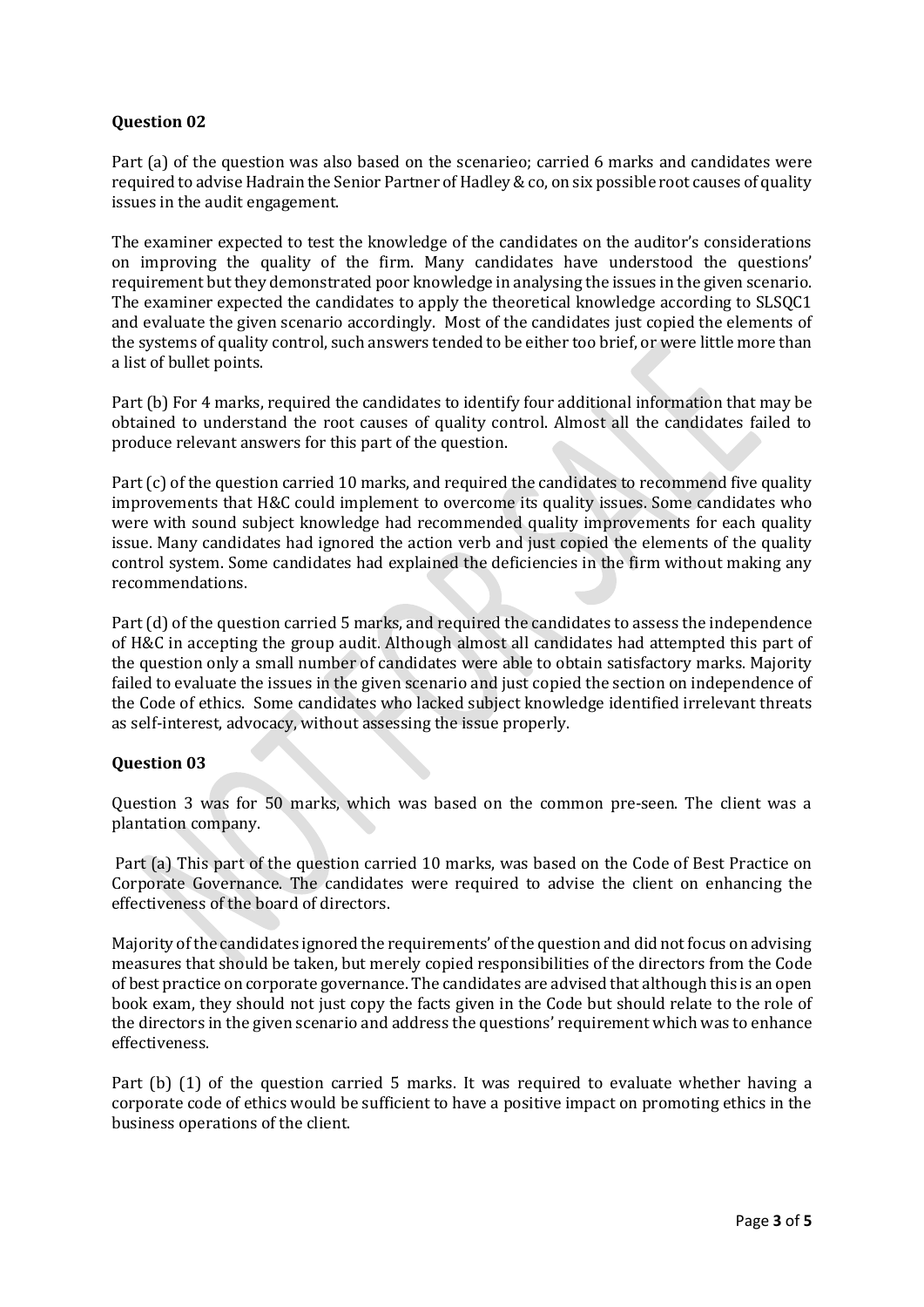Majority of the candidates who had subject knowledge had written relevant answers as this area was covered in the text book. Some candidates used their general knowledge and wrote general answers. Others who had misunderstood the questions' requirement wrote that the code applies to auditors and other professionals and wrote completely irrelevant answers.

The candidates who were not prepared for the exam wrote the advantages and disadvantages of having a code, and copied the fundamental principles of the code of ethics which was irrelevant.

Part (b) 11 of the question carried 5 marks, and it was required to evaluate the ethical issues faced by Daniel and advise him on the safeguards. Majority of the candidates understood the questions' requirement which is on ethical behaviour but ignored the action verb which is to "evaluate". The candidates wrote how to eliminate or reduce the threat to an acceptable level.

Part (c) which carried 5 marks required the candidates to propose audit procedures that Pedris & co., could perform in auditing the "impairment assessment" made by UEL's management. Although the candidates understood the questions' requirement they failed to address the following;

- Develop point estimation or range to evaluate management estimates
- Assess the sensitivity of the assumption used in computation

Most of the answers were limited only to an evaluation of the estimate, growth rate, discount rate, cash flows. Most of the candidates demonstrated poor knowledge in impairment assessment. Many candidates who lacked technical knowledge wrote answers such as to obtain an independent valuation, obtain a letter of representation which are not adequate for an impairment assessment. The candidates are advised to refresh their knowledge on LKAS 36, and are expected to apply technical knowledge and write extensive audit procedures.

Part (d) carried 10 marks and required to advise Pedris & co. the extent to which reliance can be placed on the work of internal auditor in determining the audit procedures. The candidates with a sound subject knowledge managed to write relevant answers. Some candidates just copied SLAuS 610 without linking it to the pre-seen.

Part (e1) carried 3 marks and required to advise the Finance Director on the applicability of KAMs in the audit report of UEL for the year ended  $31<sup>st</sup>$  March 2019. Majority of the candidates understood the questions' requirement and produced relevant answers. The candidates who had not comprehended the questions' requirement wasted time in writing lengthy answers defining and explaining KAMs.

Part (e11) carried 7 marks and required to propose three KAMs with reasons that the auditor may report in the audit report on the financial statements. The only relevant KAM written by most of the candidates was the value of biological assets. A few candidates had proposed revenue recognition and impairment assessment. Most of the candidates who had not read the pre-seen properly identified irrelevant KAMs such as employees' benefits, related party transactions, going concern and just described it. Most of the answers did not include an explanation to be communicated in the auditors' report as per the questions' requirement.

Part (f) carried 5 marks and required to advise the impact of a modification to the audit report. As per the information the inventory was incorrectly valued at 90 million rupees and the external auditor has expressed a modified opinion for the year ended 31/03/18. In the end of year 2019, the management had valued the inventory according to the company policy.